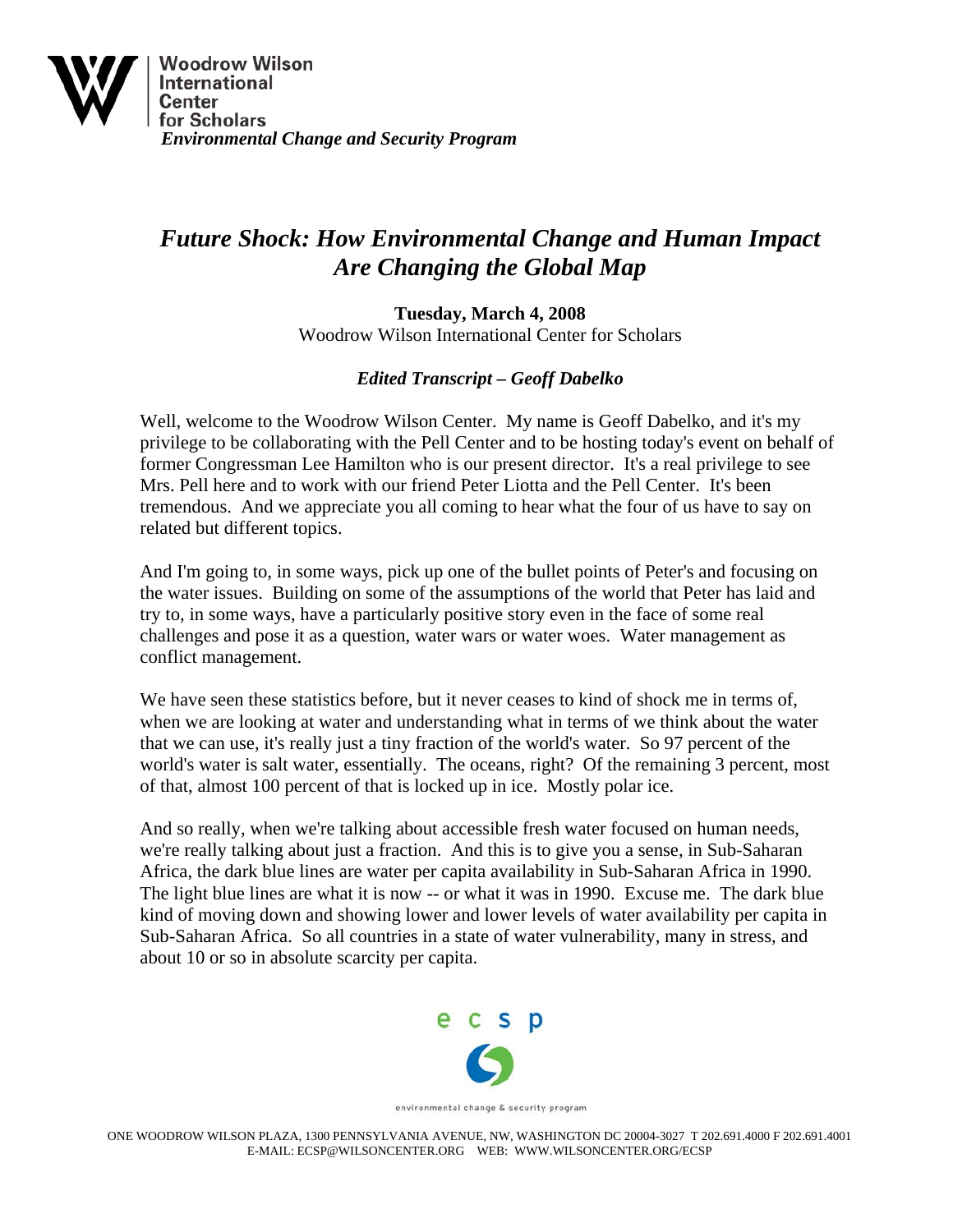

I'll give you a picture of the challenge, particularly for Sub-Saharan Africa, in terms of water.

Peter alluded to some of these figures. But right now, we know that we have 1.2 billion people without access to clean water, 2.6 billion without access to adequate sanitation. And adequate sanitation, I must say, is a fairly low bar, nothing that we're kind of used to here in the United States. Results among many results, and this, I would say, is probably a conservative estimate of at least 2.2 million deaths, mostly children under five, mostly dying from diarrhea, something, in many ways, completely preventable. We now how to deal with it. But we don't deal with it. And it moves to be a real challenge.

In part, you will hear a number of human security frames here and understanding what it is that's actually killing people. It doesn't always have to be at the end of a gun for us to care in this broadest security term. And I think this figure illustrates that.

So as a result, though, of particularly those scarcity graphics, we hear this phrase of "Water wars are coming." Countries are going to fight over water based on these scarcities. And we see it in our newspapers every time. This is a favorite refrain of newspaper headline writers, not always the journalists, but the headline writers, even if it's kind of a considered story, will blow it up in this context.

And then also, our politicians. Notably, often Egyptian politicians because the Nile River in Egypt, of course, sits downstream of the Nile, and there is great concern and understandable concern given the dependency of Egypt on the waters of the Nile. But there is a common refrain from senior politicians. You can see it kind of even continuing today, whether water is going to be the next source of war in the Middle East is the common refrain and such. But it's really framed as we have them now, and they're certainly coming. Just look at the scarcity figures.

I would suggest that there is a lot of logic, even not just those per capita figures. But we have 263 rivers that are shared by two or more countries. So our water systems are highly interdependent between countries.

This is a map of the Nile Basin. And in many ways, the Nile is the poster child for this argument based on the fact that particularly Ethiopian highlands are the source of so much of the water, a terribly poor country, lots of potential for hydropower and development. And



environmental change & security program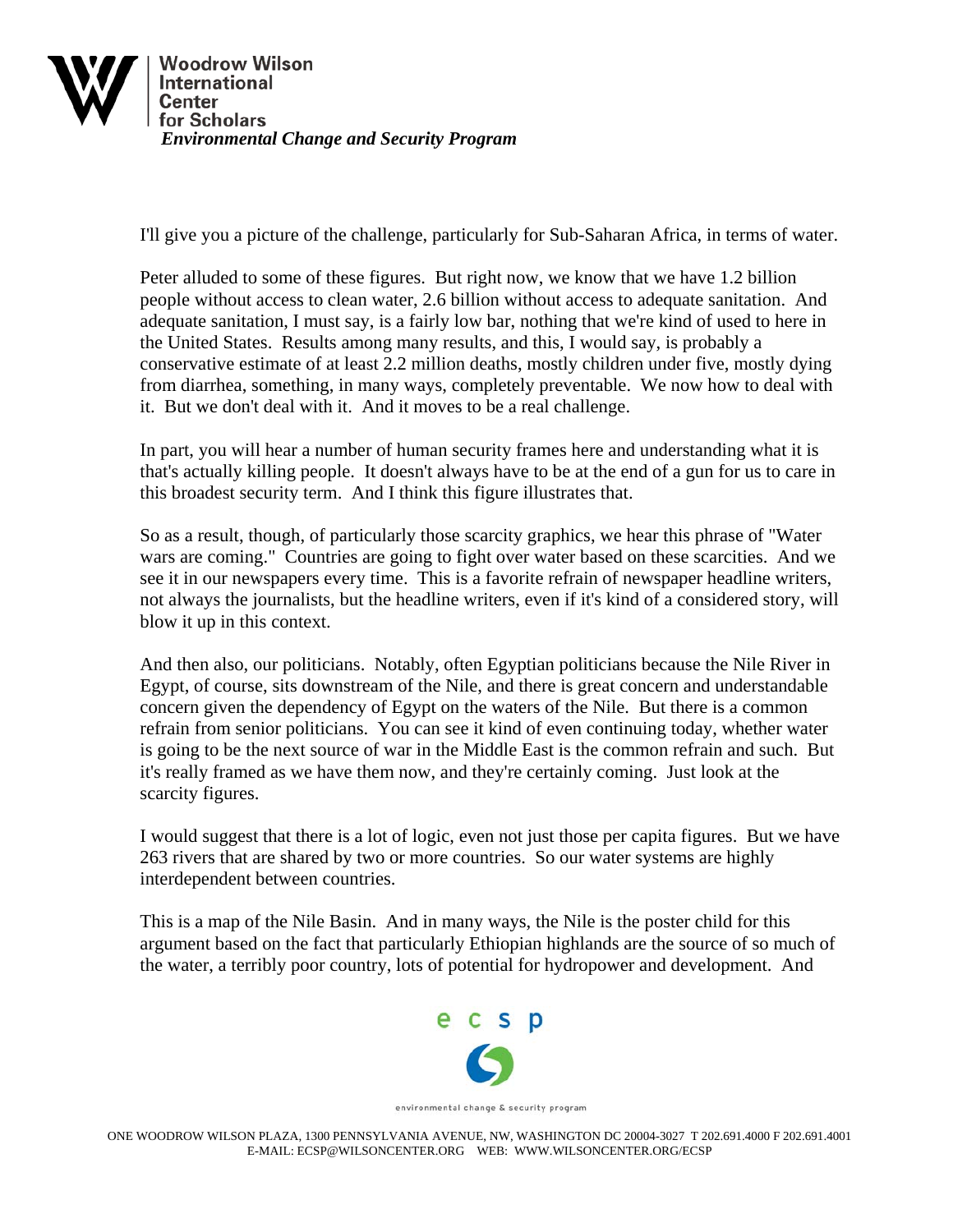

the Egyptians historically putting the kibosh on that because they're the stronger military power.

The question is this kind of future something that we should kind of accept on face value. And I would suggest that we shouldn't. The Nile Basin initiative is an effort that's been formalized since 1999, was going on before. But under World Bank and U.N. development program facilitation, you had all 10 countries coming together, very senior levels, continuing to, in the Nile Basin, and talking about developing a shared vision, which they have done, and transitioning from a rights to water to a needs to water to sharing benefits.

So it's starting by taking the political borders off the map, figuring out the irrigation needs, the energy needs, the ecosystem needs, the household needs, and trying to figure out the optimal utilization of water within a development frame to try to address the poverty across the basin and to be able to trade some of those benefits across borders when it makes sense.

All of this is framed in a development context. None of this is framed necessarily in a conflict prevention context. But I would make the case in part because of that water wars frame and the high politics of water in the region, that's exactly what it is, even though it's, frankly, tactically useful not to frame it in those contexts, but put it in the development context.

But we should, of course, say one case does not an argument make. And so to step back to the data, this is work that many of you will be familiar with, Aaron Wolf and colleagues, a geographer at Oregon State University, to my mind, the kind of go-to person on analyzing conflict and cooperation between countries over water. And Aaron and his colleagues took over 1,800 examples of interactions between states and coded them for most conflictual, down at the bottom, with formal war, to most cooperative, formally signing an international water treaty.

I think what's interesting, we see a big red line there around "verbal hostility." The politicians are really willing to rattle the sabers. But it, in fact, only rarely results in formal intentional use of force between countries over the issue of water. And the military acts, I think 27 of those 37 are the Israeli-Palestinian conflict. And so one case over-represents the ones where we see the most conflict.



environmental change & security program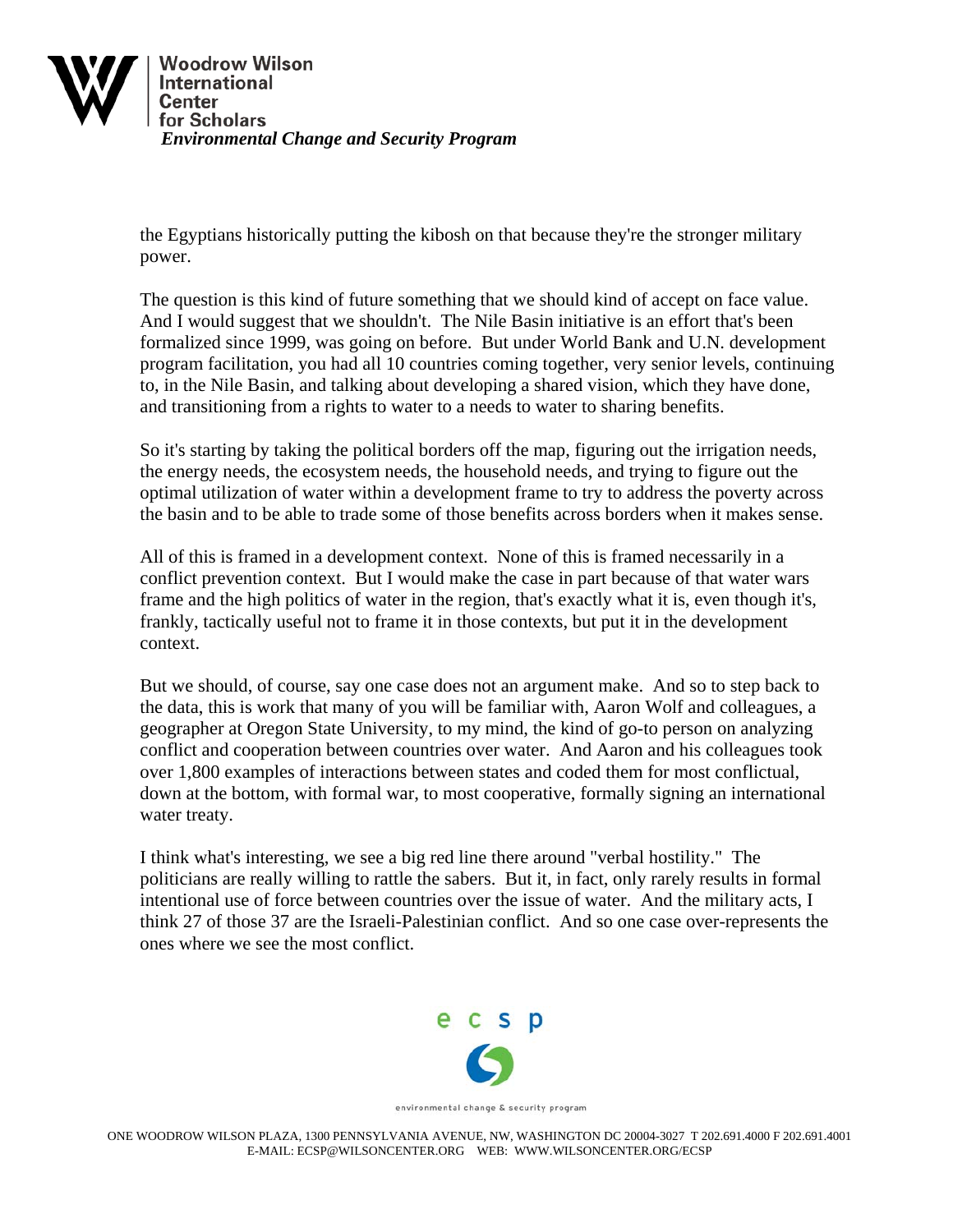

What we do see is a lot of cooperation, a lot of it, again verbal, where there is a fairly low threshold. But we do see a trend, that may be slowing down, but a trend in the last 20 to 30 years of increased cooperation around basins, in part because of the interdependencies around water. And so you're starting to see part of my argument, which is, if we frame our water difficulties just in the most dramatic in terms of water wars, we're going to miss some of these opportunities for cooperation and garnering some of these joint development outcomes that are really, hopefully, ultimately benefiting people on the ground.

That said, I don't want to paint such a rosy picture as to suggest there is not a lot of conflict around water. I think for the most part, we've just been looking at the wrong levels between states. There is an awful lot of conflict below states in more local levels. So one that we're most familiar with, certainly have plenty of examples in this country, some of which are incidentally violent, not necessarily organized violent.

Something that's in the news now, again, not to suggest as some, I think, wrongly suggested that, well, Darfur is a climate change problem or Darfur is a water conflict. Well, there are all sorts of things that go into a crisis and a tragedy such as Darfur. And obviously, a conflict entrepreneurial regime in Khartoum exploiting this issue is first and foremost.

But I would say that on some of these issues, we can't understand the full picture, especially if we're going to try to fundamentally address it unless we understand some of the underlying issues, some of which are the demographics that Peter talked about. But also in this case, the notion that there have been fundamental changes from the water connection in terms of rainfall. So it dropped 30 percent over the last 50 years in this region, so long and sustained droughts.

The predictions in terms of climate change really largely based on declining availability of water, really meaning that foodstuff production in these areas are going to be bad. And then also just a loss of arable land because of the process of desertification.

So one can ultimately then -- really exacerbating what we have had historically in terms of the fights between the pastoralists and the agriculturalists, two different ways of making a living, but then really exacerbating and coming to a head, especially when someone is willing to exploit it for their own purposes, as the government in Khartoum is so willing to do.



environmental change & security program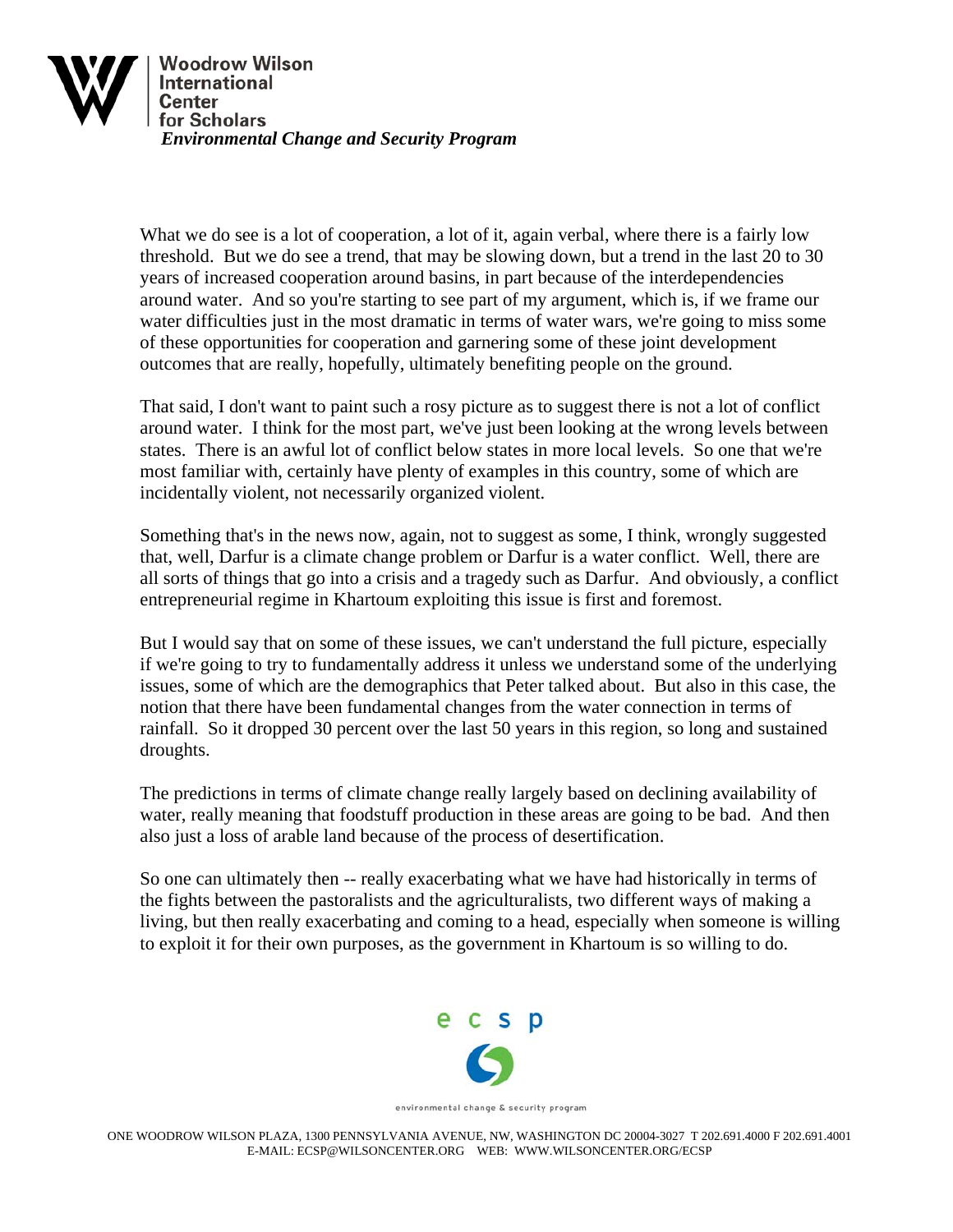

Another, certainly privatization, and access, we'll hear a lot about this. There will be a movie entitled, notably, "Water Wars," even though it's about domestic privatization of water.

This is a picture from Cochabamba, Bolivia, where, again, only one person died at the end of the gun, which, of course, for that one person is terrifically tragic. But it was a protest largely around the privatization of the water and the delivery of services in the City of Cochabamba that led to widespread protests that then became protests about a lot of things, including the water, that brought down two successive governments in Bolivia. So high politics, even though it's not necessarily classic security in the definition of engagement of organized violence. Nevertheless, very high politics for those people and big implications for government.

Dams. This is Three Gorges, which is in China, we hear so much about. But I believe it was the 2000 World Commission on Dams Report looked at large dams in the, oh, I think it was since 1935, that estimated 40 to 80 million people -- that's a big gap. But 40 to 80 million people were displaced by large dam infrastructure. Not kind of conflict in the classic sense, but particularly when one factors in some fairly high levels of corruption and the inability for relocation, tremendously disruptive in terms of people's lives and welfare.

And so again, back to if we only frame the water crisis in this kind of water wars, we, A, are not tied to the evidence, and B, are missing a lot of what is important around conflict management around water.

And so to end on a more positive note, is to, in some ways, say, well, what is happening about that top part of Aaron Wolf's graph, in terms of cooperation. Is there something that cooperation is not just happening on its own. It's taking a lot of effort. It's taking a lot of dialogue. It's also taking a lot of insight on the part of practitioners at multiple levels, civil society as well as government, to build on and recognize interdependencies around water.

So how can we do that more proactively to break these links between water and conflict even if we're focusing at sub-national levels? And I think we see some examples, water playing very different roles, sometimes in active conflicts.

So you had literally Jordanians and Israelis meeting throughout their period of conflict to manage water, called picnic table talks, in part because they met at a picnic table in a border area. And in this sense, water, because of the various interdependencies serving as a lifeline

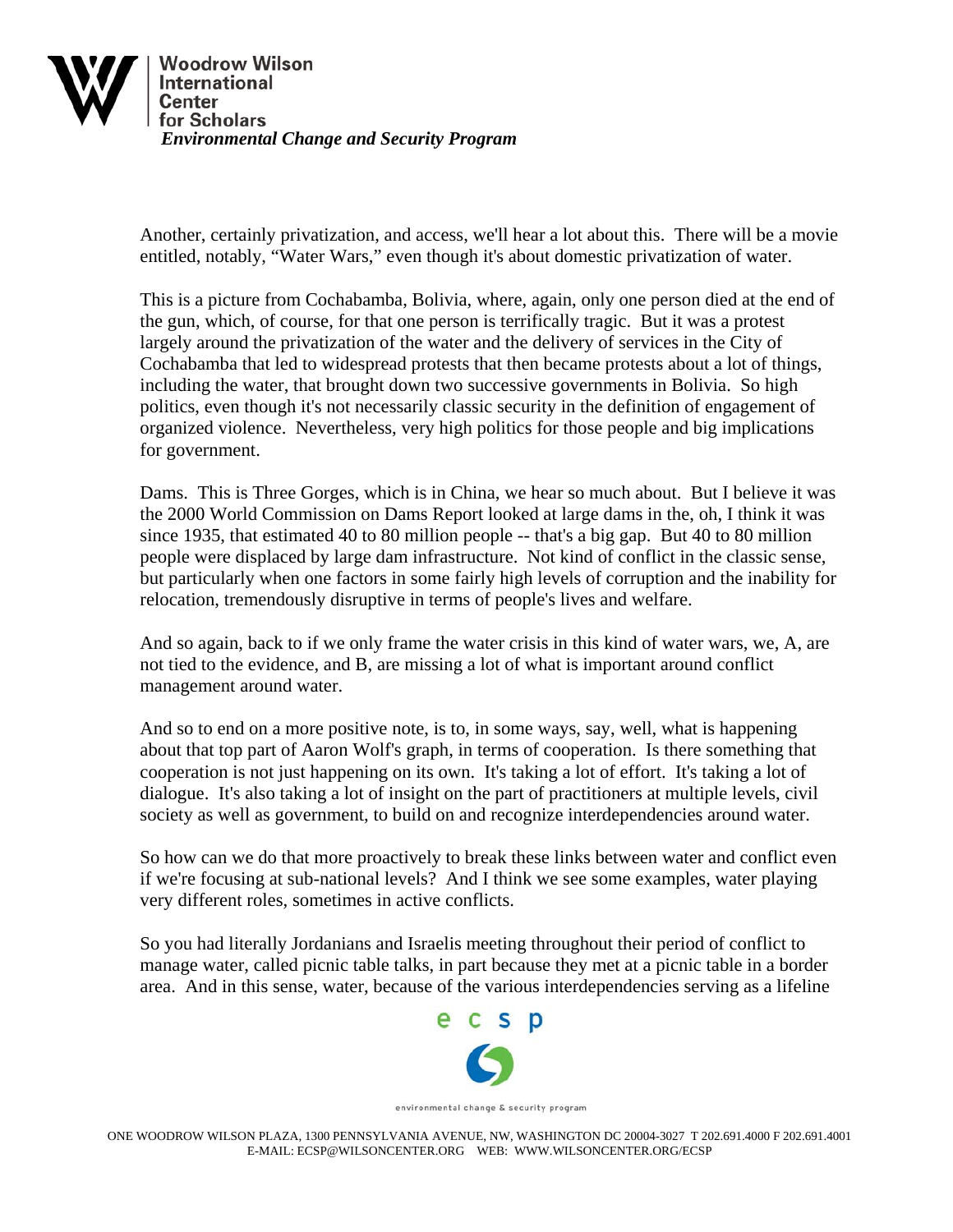

for dialogue when things are poor in other parts of the relationship. So the other parts of the relationship shouldn't be highly conflictual, but in part because of our dependency on water, and in some ways our inability to control it ourselves, kind of go and take it and bring it home with us, we have this dynamic where we see parties who are cooperating around it and providing this.

Good water makes good neighbors is also an example drawn from this region where very local, I mean school-to-school and town-to-town relationships develop between Israelis and Palestinians, Jordanians and Israelis, largely around the interdependence on sanitation. So the lack of treatment of sanitation on the Palestinian side, having negative health implications on the Israeli side, bringing those parties together that allow them, based on that interdependence, to go together and lobby at national levels and international levels, testify here up on the Hill in terms of influencing the foreign assistance debates in this country.

Now a base initiative I mentioned early on is one kind of example in this realm. The other, in terms of, okay, wow, that's great. Lifeline. But it's not really to the core of the issue. Water is still going to be a peripheral issue. So that, I would say, listen. Consistent with the notion that water is not what countries initially start fighting about, I would say that can be true.

And at the same time, water can be absolutely critical to ending a conflict. So whether it's India, Pakistan, Palestine, Israel, it's not what instigated the conflict. But you better believe you have to go through water to get out of the conflict. So in both of those situations, you have water as the focus of the negotiations to come out of it. So it doesn't get you into the problem, but you've got to go through it to get out of the conflict any sort of sustainable peace.

And just finally, to end with a photo that, you know, kind of looks like maybe not a vacation photo in that it's in front of a blown-up armored personnel carrier, but this is an Angolan former colonel and a South African former colonel, both of whom now are in the Angolan side working in government in the water ministry and the South African Tony Turton side working as a hydrologist and geographer in front of the Okavango River, a place in -- if you know that part of kind of Angola, Namibia and Botswana -- part of Southern Africa that during the apartheid era was the site of a lot of fighting, including these two gentlemen fighting on opposite sides.



environmental change & security program